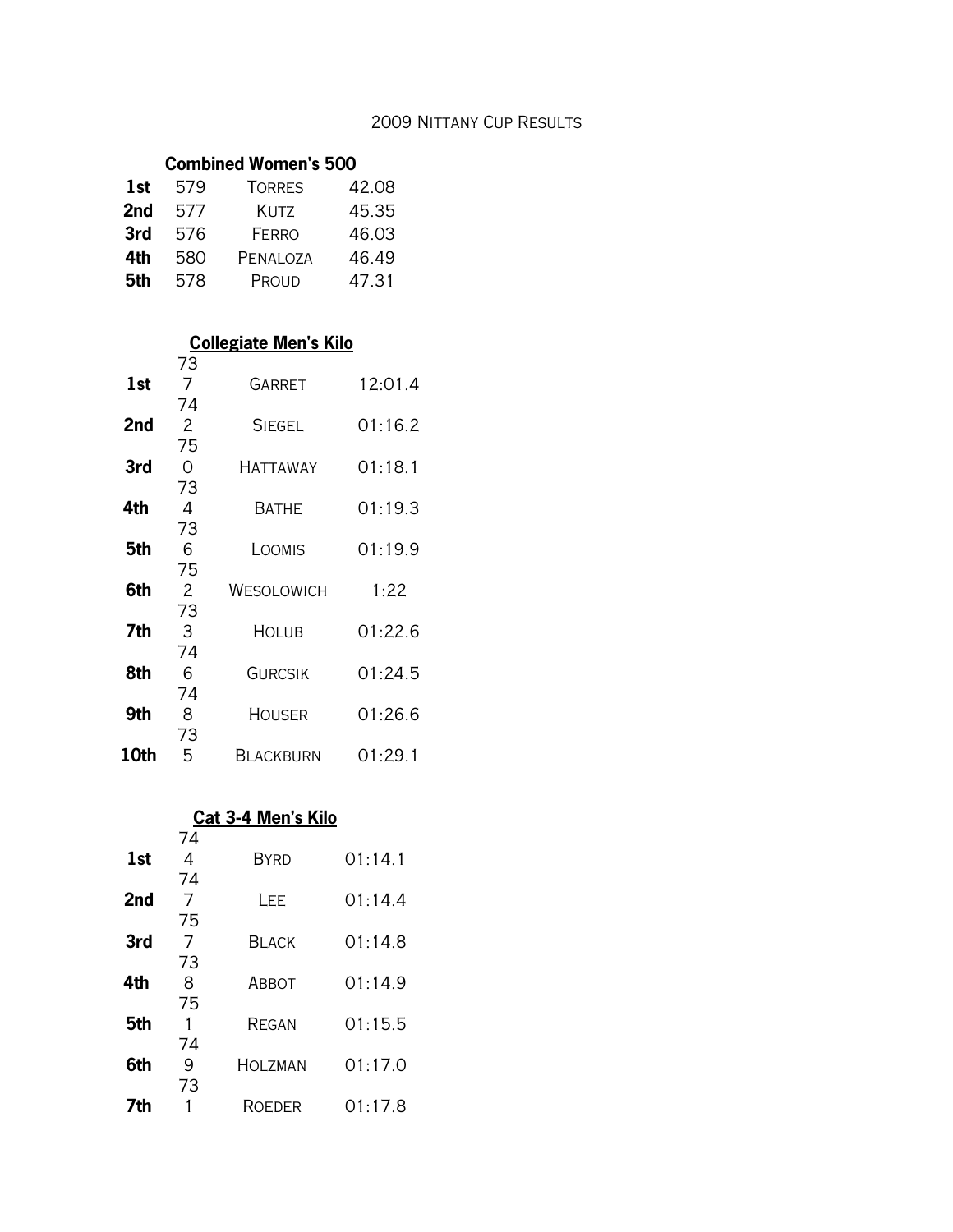| 74 |                  |         |
|----|------------------|---------|
|    | Hal I.           | 01:17.8 |
| 74 |                  |         |
|    | <b>MAHESH</b>    | 01:20.0 |
| 75 |                  |         |
| З  | <b>SKOROCHOD</b> | 01:23.9 |
| 73 |                  |         |
| q  | Webfi            | 01:28.3 |
|    |                  |         |

#### **Cat 5 Men's Kilo**

| 1st  | 730  | <b>SCHUBERT</b> | 01:15.3 |
|------|------|-----------------|---------|
| 2nd  | -743 | <b>SISTO</b>    | 01:18.8 |
| 3rd  | 754  | <b>BI OOM</b>   | 01:21.3 |
| 4th. | 755  | <b>JOHNSTON</b> | 01:24.9 |
|      |      |                 |         |

# **Women's Combined 200 M Times**

| 1st | 581 | <b>COUTURE</b> | 14.15 |
|-----|-----|----------------|-------|
| 2nd | 579 | <b>TORRES</b>  | 14.23 |
| 3rd | 580 | PENALOZA       | 14.75 |
| 4th | 578 | PROUD          | 15    |
| 5th | 577 | KUTZ           | 15.24 |
| 6th | 576 | <b>FERRO</b>   | 16.6  |
|     |     |                |       |

# **Collegiate Men's 200 M Times**

| 1st              | 711 | <b>ESPINOZA</b> | 11.19 |
|------------------|-----|-----------------|-------|
| 2nd              | 737 | <b>GARRETT</b>  | 11.7  |
| 3rd              | 742 | <b>SIEGEL</b>   | 12.02 |
| 4th              | 745 | REINERT         | 12.37 |
| 5th              | 733 | Holub           | 12.67 |
| 6th              | 743 | <b>SISTO</b>    | 12.68 |
| 7th              | 752 | WESLOWICH       | 12.84 |
| 8th              | 750 | HATTAWAY        | 12.94 |
| 9th              | 736 | LOOMIS          | 13.03 |
| 10th             | 734 | BATHE           | 13.07 |
| 11th             | 746 | <b>GURCSIK</b>  | 13.7  |
| 12th             | 748 | HOUSER          | 14.48 |
| 13 <sub>th</sub> | 735 | BLACKBURN       | 15.1  |

# **Men's 3-4 200 M Times**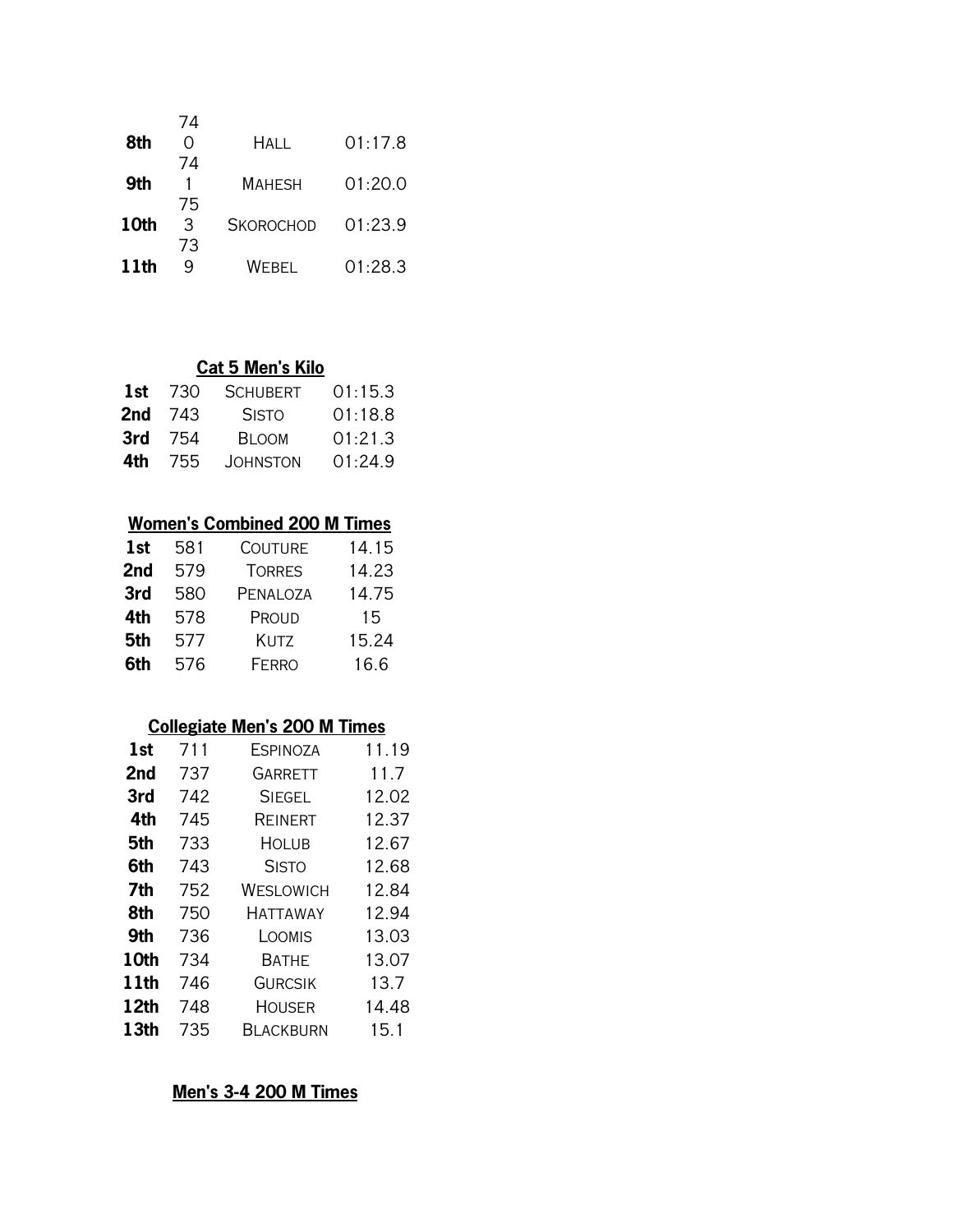| 1st  | 742 | <b>SIEGEL</b>    | 11.97 |
|------|-----|------------------|-------|
| 2nd  | 751 | REGAN            | 12.18 |
| 3rd  | 729 | BRENNAN          | 12.28 |
| 4th  | 747 | LEE              | 12.29 |
| 5th  | 740 | <b>HALL</b>      | 12.36 |
| 6th  | 731 | <b>ROEDER</b>    | 12.7  |
| 7th  | 741 | <b>MAHESH</b>    | 12.85 |
| 8th  | 728 | <b>MONOS</b>     | 12.9  |
| 9th  | 738 | ABBOTT           | 12.94 |
| 10th | 732 | <b>HOLUB</b>     | 13.13 |
| 11th | 739 | WEBEL            | 13.57 |
| 12th | 753 | <b>SKOROCHOD</b> | 13.96 |

## **OUT OF COMP**

**1st** 756 Ihm 11.79

## **Women's Sprint Final**

| 1st             | 579 | <b>TORRES</b>  |
|-----------------|-----|----------------|
| 2nd             | 581 | <b>COUTURE</b> |
| 3rd             | 577 | Kutz           |
| 4 <sup>th</sup> | 580 | PENALOZA       |
| 5 <sup>th</sup> | 576 | <b>FERRO</b>   |
| 6 <sup>th</sup> | 578 | Proud          |

# **Collegiate Men's Sprint**

**Final**

| 1 <sup>st</sup> | 711 | <b>ESPINOZA</b> |
|-----------------|-----|-----------------|
| 2 <sub>nd</sub> | 737 | <b>GARRETT</b>  |
| 3 <sup>rd</sup> | 742 | <b>SIEGEL</b>   |
| 4 <sup>th</sup> | 745 | REINERT         |
| 5 <sup>th</sup> | 743 | <b>SISTO</b>    |
| 6 <sup>th</sup> | 733 | Holub           |

## **Men's Sprint Finals**

| 1 <sup>st</sup> | 740 | HALL          |
|-----------------|-----|---------------|
| 2 <sub>nd</sub> | 747 | LEE.          |
| 3 <sup>rd</sup> | 729 | BRENNAN       |
| 4 <sup>th</sup> | 742 | <b>SIEGEL</b> |
| 5 <sup>th</sup> | 731 | <b>ROEDER</b> |
| 6 <sup>th</sup> | 751 | <b>REGAN</b>  |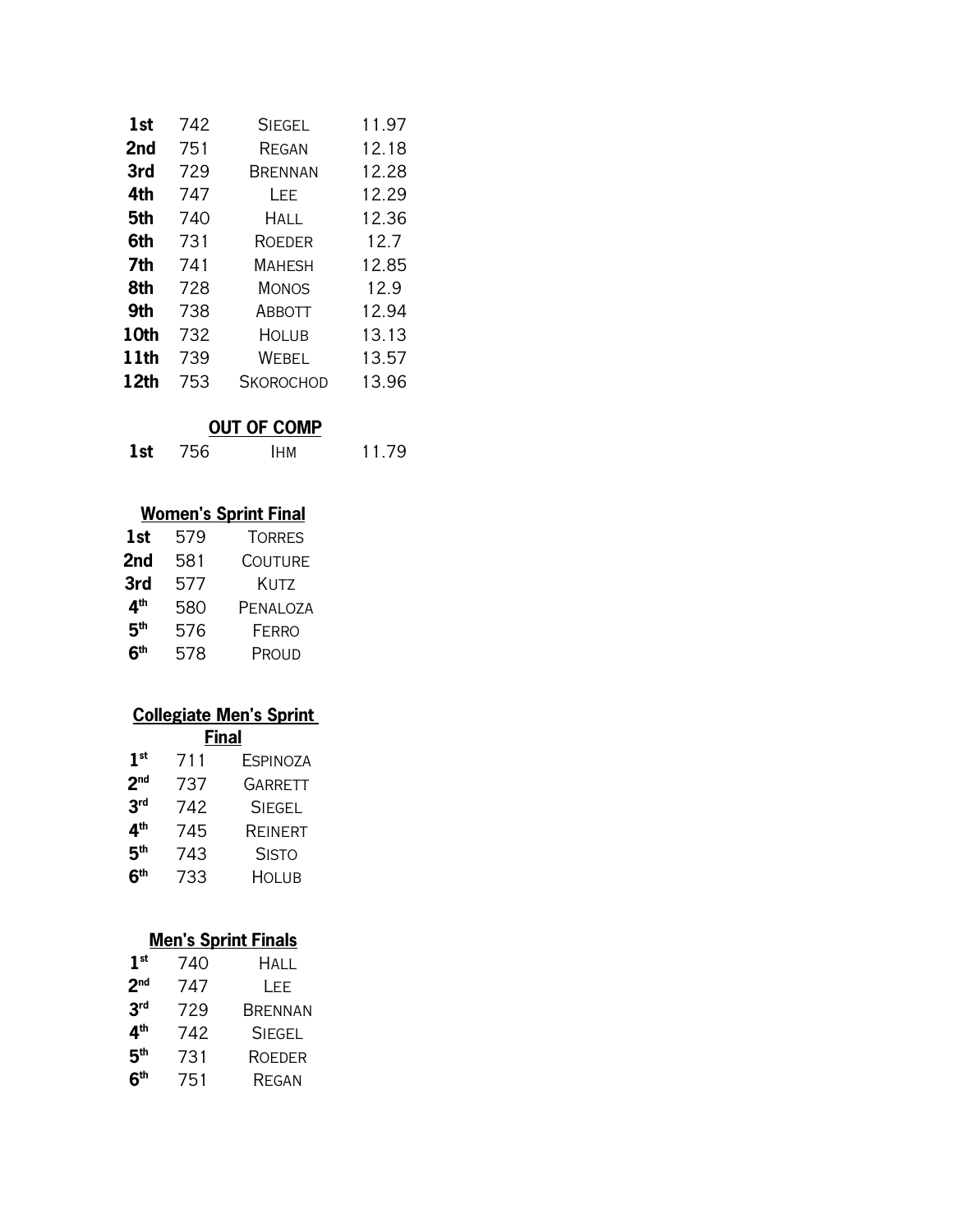#### **Cat 5 Men's Points Race Sprints 6/3/0**

| $V$ $V$ $\sim$ $V$ $\sim$ $V$ $\sim$ $V$ |      |                 |       |  |
|------------------------------------------|------|-----------------|-------|--|
| 1st                                      | -743 | <b>SISTO</b>    | 13PTS |  |
| 2nd                                      | 754  | <b>BLOOM</b>    | 10PTS |  |
| 3rd                                      | -755 | <b>JOHNSTON</b> | 7PTS  |  |

### **Cat 3-4 Men's 8KM Points Race**

|     | 73 |                |           |  |
|-----|----|----------------|-----------|--|
| 1st | 8  | ABBOT          | 12 POINTS |  |
|     | 75 |                |           |  |
| 2nd | 1  | REGAN          | 10 POINTS |  |
|     | 73 |                |           |  |
| 3rd | 1  | <b>ROEDER</b>  | 9 POINTS  |  |
|     | 72 |                |           |  |
| 4th | 9  | <b>BRENNAN</b> | 5 POINTS  |  |
|     | 74 |                |           |  |
| 5th | 9  | HOLZMAN        | 4 POINTS  |  |
|     | 75 |                |           |  |
| 6th | 8  | <b>AKFRS</b>   | 2 POINTS  |  |
|     | 73 |                |           |  |
| 7th | 9  | WEBEL          | 2 POINTS  |  |

# **Collegiate Men's 8KM Points Race**

|     | 73             |                 |           |
|-----|----------------|-----------------|-----------|
| 1st | $\overline{7}$ | GARRET          | 18 POINTS |
| 2n  | 74             |                 |           |
| d   | 5              | REINERT         | 12 POINTS |
|     | 73             |                 |           |
| 3rd | 4              | <b>BATHE</b>    | 7 POINTS  |
|     | 71             |                 |           |
| 4th | 1              | <b>ESPINOZA</b> | 5 POINTS  |
|     | 75             |                 |           |
| 5th | 0              | HATTAWAY        | 2 POINTS  |
|     | 75             |                 |           |
| 6th | 2              | WESOLOWICH      |           |
|     | 74             |                 |           |
| 7th | 6              | <b>GURCSIK</b>  |           |
|     | 73             |                 |           |
| 8th | 6              | LOOMIS          |           |
|     | 73             |                 |           |
| 9th | 5              | Blackburn       |           |

#### **Women's Points Race**

|     | 57 |               |           |
|-----|----|---------------|-----------|
| 1st |    | <b>TORRES</b> | 17 POINTS |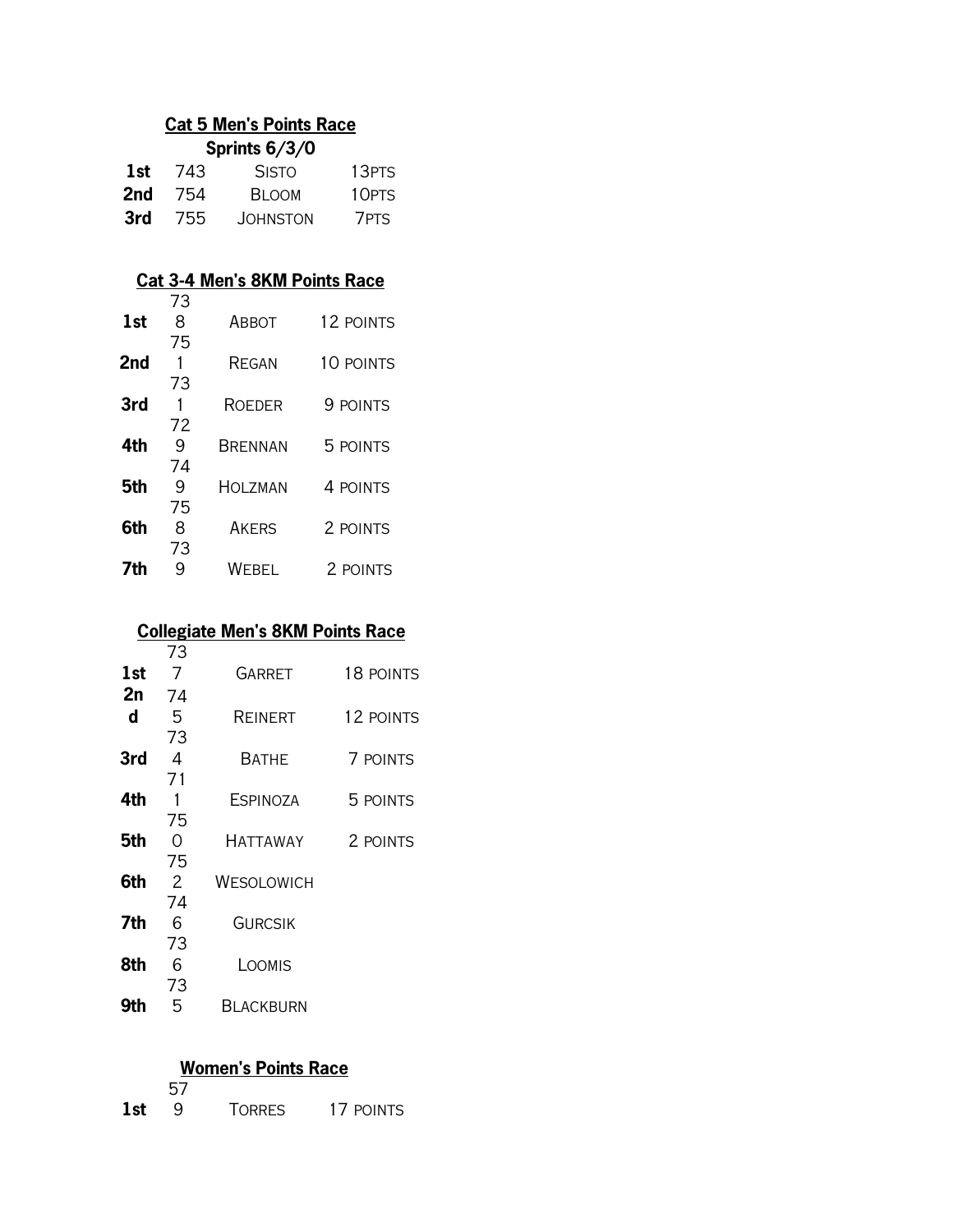| 58 |                 |           |
|----|-----------------|-----------|
| 2  | <b>WHITMORE</b> | 12 POINTS |
| 57 |                 |           |
| 7  | Kutz            | 6 POINTS  |
| 58 |                 |           |
| Ω  | PENALOZA        | 5 POINTS  |
| 57 |                 |           |
| 8  | Proud           | 4 POINTS  |
| 57 |                 |           |
|    | FFRRO           | O POINTS  |
|    |                 |           |

#### **Combined Men's 9 Lap**

| <b>Scratch</b> |     |              |  |  |
|----------------|-----|--------------|--|--|
| 1st            | 731 | ROEDER       |  |  |
| 2nd            | 729 | BRENNAN      |  |  |
| 3rd            | 747 | l FF         |  |  |
| 4th            | 749 | HOLZMAN      |  |  |
| 5th            | 744 | BYRD         |  |  |
| 6th            | 743 | <b>SISTO</b> |  |  |
| 7th            | 740 | Hal I.       |  |  |
| 8th            | 754 | Bi oom       |  |  |
| 9th            | 710 |              |  |  |
| 10th           | 739 | WEBEL        |  |  |
| 11th           | 728 | MONOS        |  |  |

# **Women's 3 Lap Scratch**

| 1st | 575 | <b>FARNSWORTH</b> |
|-----|-----|-------------------|
| 2nd | 582 | Whitmore          |
| 3rd | 580 | PENALOZA          |
| 4th | 577 | Kutz              |
| 5th | 578 | PROUD             |

#### **Cat 5 Men's Tempo**

|     | 73 |                 |                 |
|-----|----|-----------------|-----------------|
| 1st | ∩  | <b>SCHUBERT</b> | <b>6 POINTS</b> |
|     | 75 |                 |                 |
| 2nd | 5  | <b>JOHNSTON</b> | 5 POINTS        |
|     | 74 |                 |                 |
| 3rd | 3  | <b>SISTO</b>    | 3 POINTS        |
|     | 72 |                 |                 |
| 4th | 8  | <b>MONOS</b>    | 3 POINTS        |
|     | 75 |                 |                 |
| 5th |    | Bi oom          | <b>POINT</b>    |